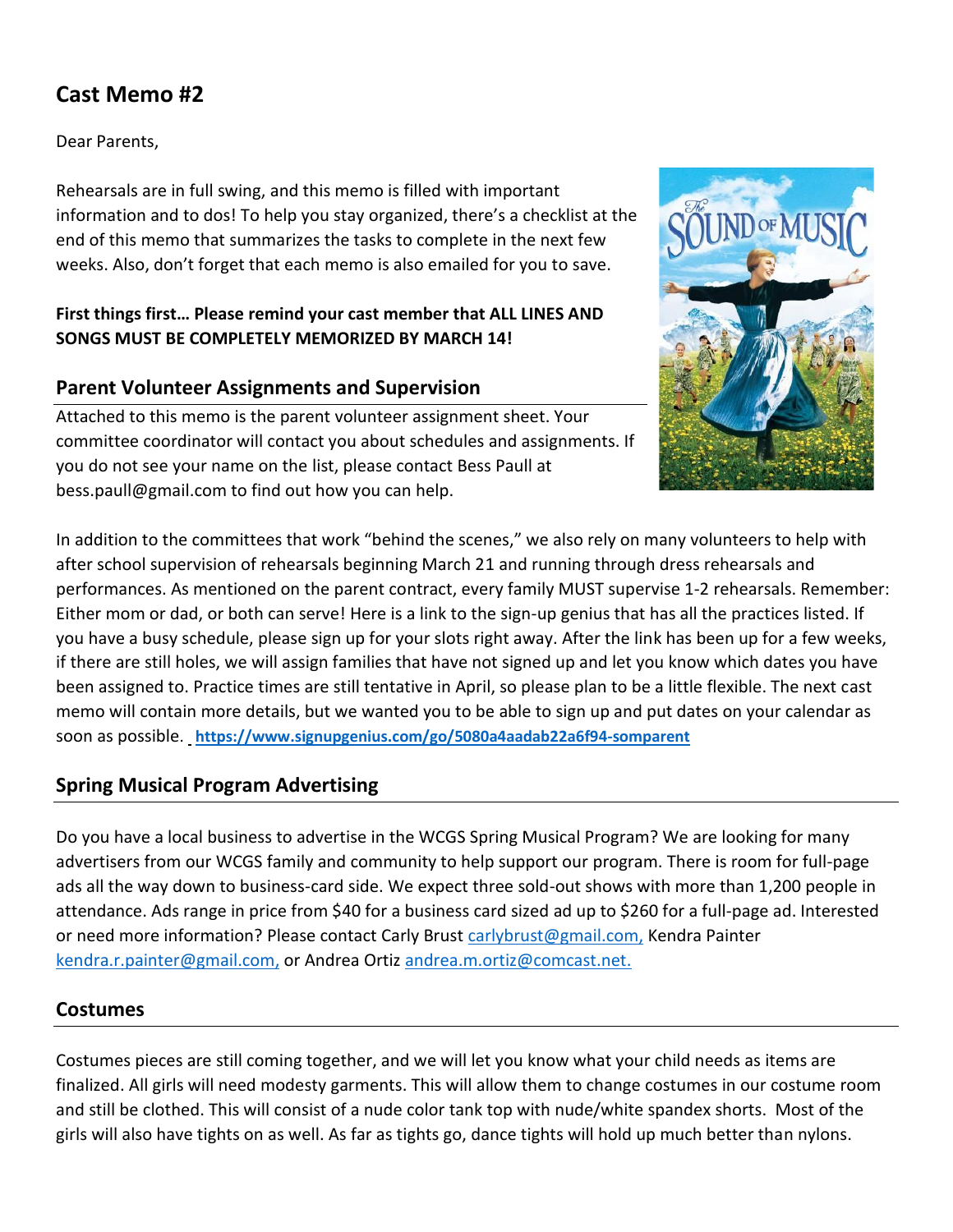Many of our costumes are being rented, however some she cannot put together and others we already own. So please read the list carefully:

**NUNS**- black flats. Black tights. **All BOYS**- black dress shoes **Frau Schmidt-** nude tights, black character shoes **Maria-** nude tights, black character shoes **Liesl-** nude tights, black character shoes **Louisa-** nude tights, black flats **Brigitta, Marta, Gretl-** white tights, black flats **Elsa-** nude tights, black character shoes **Baroness Elberfeld-** nude tights, black character shoes **Girl Party Guest-** nude tights, black flats or low black character shoes **Boy Party Guests- Max M., Reid B., Logan L., Brogan M., Austin W**.- Suits with white dress shirts. (We will provide ties) if you do not own one, please let Bess Paull know. **Nazis- Danny S., Brogan M., Logan L., -** black pants (if suit is black same pants can be worn)

Here is an example of a black character shoe, it does not have to be exact mainly a low black heeled shoe. If any questions on costume pieces or difficulty finding them, please reach out to Bess Paull



### **[Makeup](https://suburbancorrespondent.blogspot.com/2017/04/the-very-best-day.html)**

[The stage](https://creativecommons.org/licenses/by-nc-nd/3.0/) m[akeup](https://creativecommons.org/licenses/by-nc-nd/3.0/) kits required for each cast member will be ordered this week. You will see a charge on your WCGS statement for \$25. There kits are professional quality and will last for many, many shows. The following cast members have indicated that they already have stage makeup: Grace Paull, and Eden Smith. If your child is not listed and has stage makeup, please let Bess Paull [bess.paull@gmail.com](mailto:bess.paull@gmail.com) or a makeup kit will be ordered for your child and you will be charged.

### **Props**

We are in need of some stage furniture. Please contact Bess Paull [bess.paull@gmail.com](mailto:bess.paull@gmail.com) 630.310.2205 or Beth Wright [bwright@wheatonchristian.org](mailto:bwright@wheatonchristian.org) if you have any of these items available we can borrow.

Couch- appropriate for early 1940s Wing Char Wrought Iron Table and 3 chairs Wrought Iron Bench Coffee Set (sterling or similar) Small Desk with Chair

2 Side Table Living Room Chair appropriate for early 1940s Long Skinny Wood Table 2 Old- Fashioned Umbrellas Table Lamp